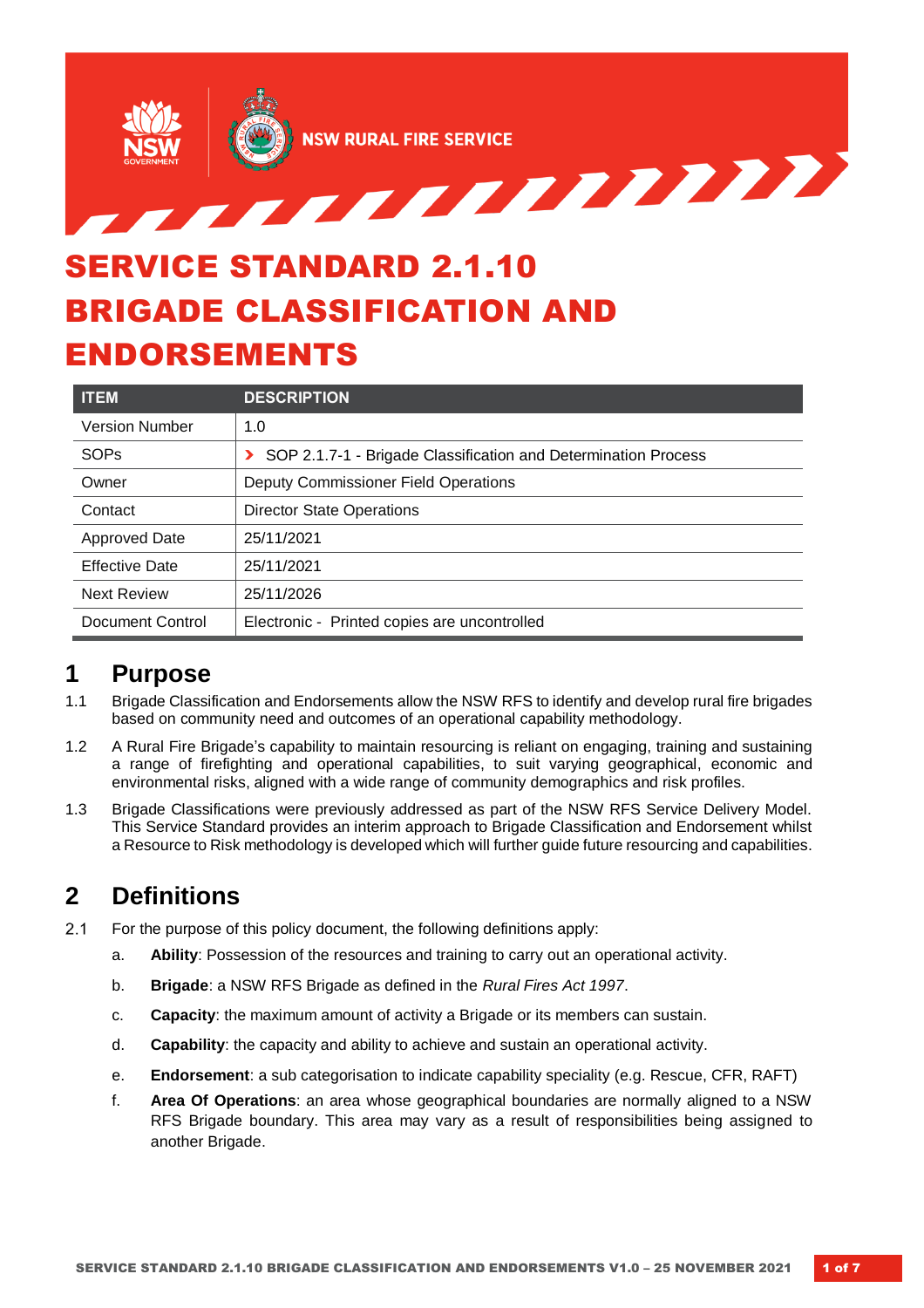## **3 Policy**

- $3.1$ Schedule 1 provides detail on the Brigade Classifications (Types of Brigades).
- $3.2$ Schedule 2 provides detail on available Brigade Endorsements. Endorsements further prescribe the operational capability of rural fire brigades in addition to its classification.
- The process to be undertaken in determining a brigade classification and endorsement is  $3.3$ outlined in the flow chart in SOP 2.1.10-1.
- Brigade Classification and Endorsements will provide a basis from which capability planning, 3.4 resource allocation and operational decision-making can be made.
- $3.5$ The Brigade Classifications do not directly link to contingency resourcing requirements, surge requirements, seasonal demands, or resource allocation for support functions. A Brigade Classification is relevant to the Area of Operations applicable for that Brigade.
- $3.6$ Review of a Brigade's Classification and Endorsements are to be initiated by District Managers every three years; or:
	- a) upon Brigade request;
	- b) when triggered by a significant change in the risk profile of the community;
	- c) following an approach from an external agency or body to consider additional capabilities e.g. rescue;
	- d) where identified following sustained observations regarding issues or opportunities to improve with the current Brigade Classification; or
	- e) as required by Director Area Operations.
- $3.7$ The development or review of any Brigade Classification and Endorsement must be carried out in consultation with the brigade/s affected, the relevant Group Officer and be endorsed by the District Senior Leadership Team (SLT).
- $3.8$ The relevant Area Commander shall be consulted:
	- a. where a Brigade and the District cannot agree on the appropriate classification or endorsement; and
	- b. to validate the District Manager's acceptance of the Brigade's recommended Classification and Endorsements.
- 3.9 For endorsements relating to rescue or remote area operations the Manager Operational Field Support must be consulted.
- $3.10$ Where the agreed Brigade classification and/or endorsements do not adequately address the risk profile in the community, the District Manager in consultation with SLT will:
	- a. develop and implement alternative arrangements to address the risk exposure; and
	- b. consult with the Area Commander for further consideration; or
	- c. develop operational arrangements in consultation with Director, State Operations.
- $3.11$ The District Manager will ensure the endorsed Brigade Classification and any Endorsement is recorded in the approved organisational system.
- $3.12$ Resources and training will be facilitated in consideration to the Brigade Classification requirements, in line with this Service Standard.

#### **4 Related documents**

- **›** *[NSW Rural Fires Act 1997](https://www.legislation.nsw.gov.au/#/view/act/1997/65)*
- **›** [Service Standard 1.3.1 Delegations and Authorisations](https://www.rfs.nsw.gov.au/__data/assets/pdf_file/0006/8799/1.3.1-Delegations-and-Authorisations.pdf)
- **›** [Service Standard 1.3.4 Rural Fire District Service Level Agreements](https://www.rfs.nsw.gov.au/__data/assets/pdf_file/0020/8822/1.3.4-Rural-Fire-District-Service-Agreements.pdf)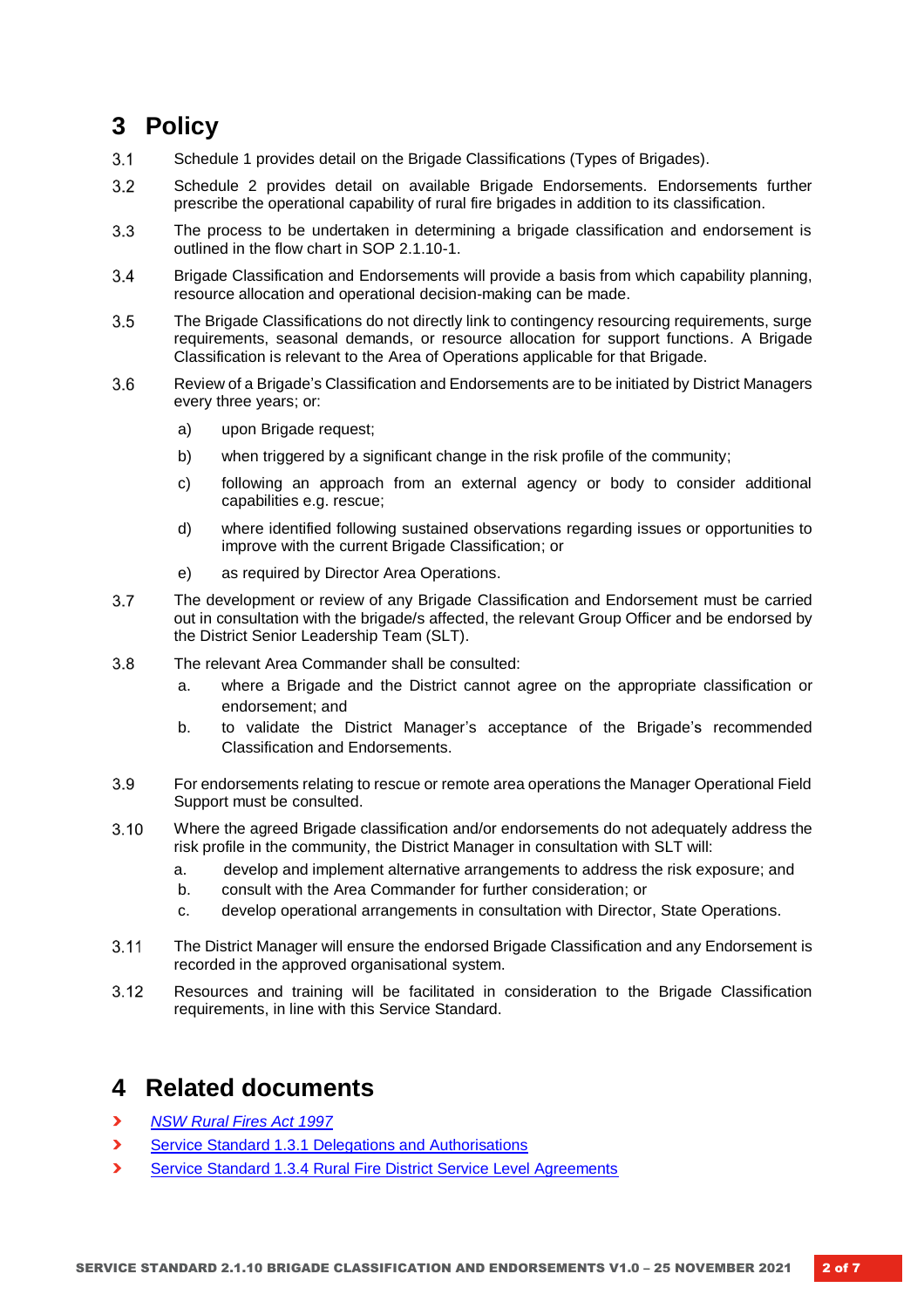- **›** [Service Standard 3.1.17 NSW RFS Rescue Operations](https://www.rfs.nsw.gov.au/__data/assets/pdf_file/0008/99314/3.1.17-NSW-RFS-Rescue-Operations.pdf)
- **›** [Service Standard 5.1.5 Protective Clothing and Accessories](https://www.rfs.nsw.gov.au/__data/assets/pdf_file/0004/8977/5.1.5-Protective-Clothing-and-Accessories.pdf)
- **›** [Service Standard 5.1.7 Appliance and Vehicle Category Details](https://www.rfs.nsw.gov.au/__data/assets/pdf_file/0005/41477/5.1.7-Appliance-and-Vehicle-Category-Details.pdf)
- **›** [Service Standard 5.1.9 Compressed Air Breathing Apparatus](https://www.rfs.nsw.gov.au/__data/assets/pdf_file/0010/8992/5.1.9-Breathing-Apparatus.pdf)
- **›** [Service Standard 5.1.10 Accommodation Standards and Building Construction Projects](https://www.rfs.nsw.gov.au/__data/assets/pdf_file/0006/8997/5.1.10-Accommodation-Standards-and-Building-Construction-Projects-v4.0.pdf)
- **›** [Service Standard 6.1.2 Qualifications for NSW RFS members](https://www.rfs.nsw.gov.au/__data/assets/pdf_file/0014/9032/6.1.2-Qualifications-for-NSW-RFS-Members.pdf)

## **5 Amendments**

| <b>AMENDMENT</b><br><b>DATE</b> | NO  | <b>VERSION DESCRIPTION</b> |
|---------------------------------|-----|----------------------------|
| 25/11/2021                      | 1.0 | Initial release            |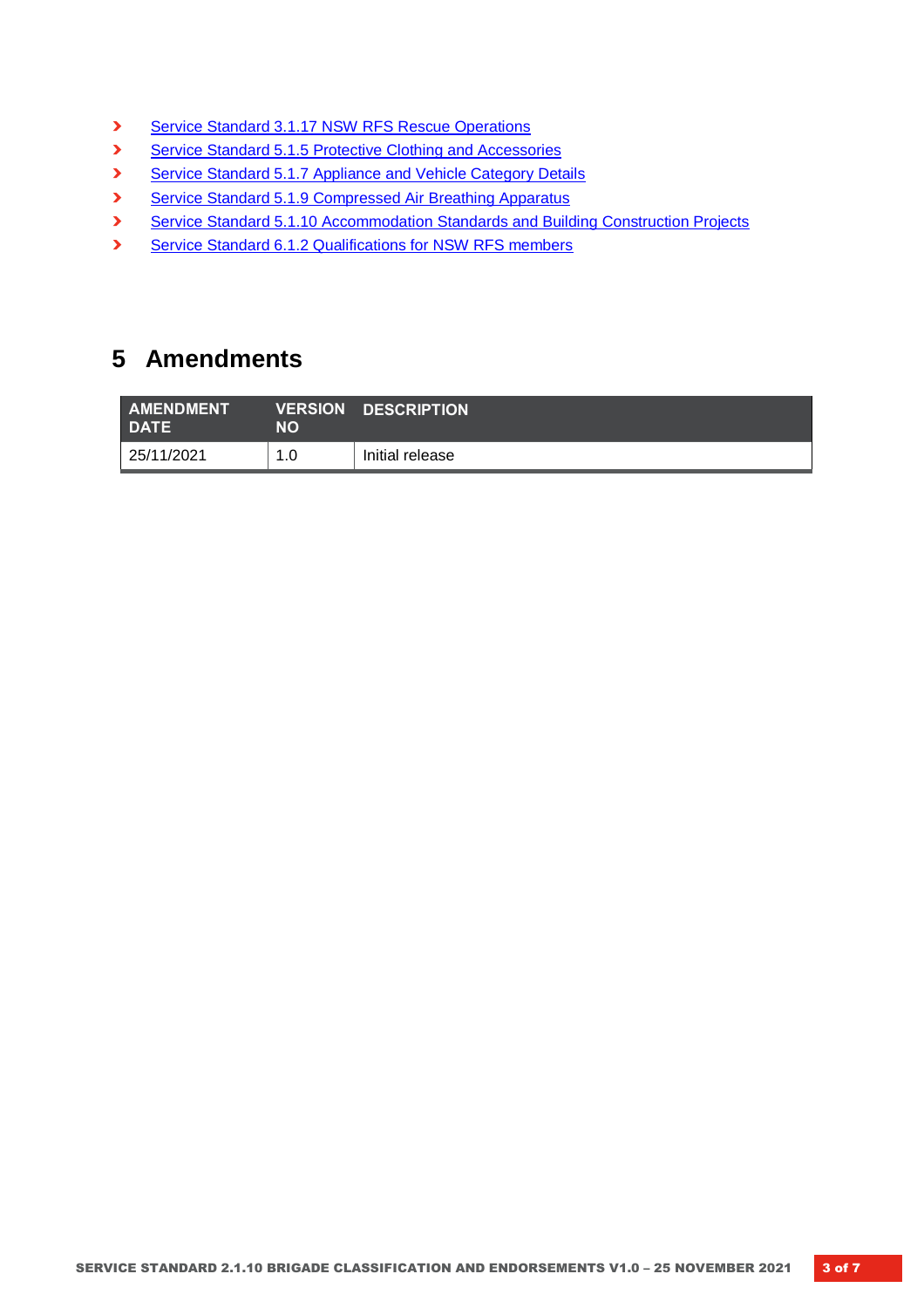## **Schedule 1 – Brigade Classifications (Type of Brigades)**

The following table describes the Brigade Classifications. Whilst they may not capture all unique capabilities attached to an individual Brigade, they are used for determining the core Brigade Classification.

| <b>Predominant Risk Type</b>                                                                   | <b>Brigade</b><br><b>Classification</b> | Description of Brigade Area Risk Profile/Brigade Role                                                                                                                                                                                                                                                                                   |
|------------------------------------------------------------------------------------------------|-----------------------------------------|-----------------------------------------------------------------------------------------------------------------------------------------------------------------------------------------------------------------------------------------------------------------------------------------------------------------------------------------|
| <b>Bush/Grass Fire Risk</b>                                                                    | <b>Rural Remote</b>                     | Structures are isolated houses, farm buildings, sheds and<br>agricultural assets (fences, grazing etc.).<br>Reticulated water is unlikely to be present.                                                                                                                                                                                |
| Predominantly fires in grass, open<br>woodland or forests                                      |                                         | The frequency of events is low.                                                                                                                                                                                                                                                                                                         |
|                                                                                                |                                         | Generally, operate within their own or adjoining Brigade area. Do<br>not operate outside normal risk profiles unless exceptional<br>circumstances, & when supported by adequate planning, and<br>suitably qualified supervision.                                                                                                        |
| <b>Bush/Grass Fire and Low</b><br><b>Structural Risk</b><br>Predominantly fires in grass, open | Rural                                   | In addition to isolated houses, farm buildings, sheds and<br>agricultural assets (fences, grazing etc.) there may be a small<br>community (<20 houses), with no major facilities such as<br>commercial centres.                                                                                                                         |
| woodland or forest.                                                                            |                                         | There may be community buildings and may include some<br>significant agricultural buildings.                                                                                                                                                                                                                                            |
|                                                                                                |                                         | Reticulated water may not be present.                                                                                                                                                                                                                                                                                                   |
|                                                                                                |                                         | Infrequent transport risk.                                                                                                                                                                                                                                                                                                              |
|                                                                                                |                                         | The frequency of events is low to moderate.                                                                                                                                                                                                                                                                                             |
|                                                                                                |                                         | Subject to the maintenance of operational coverage in their own<br>Brigade area/or District, some Members and/or equipment are<br>available for use outside the District. Rural Brigades are able to<br>provide full range of bush and/or grass fire fighting services in all<br>areas of NSW, along with support to other emergencies. |
| <b>Bush/Grass Fire and Structural</b><br><b>Risk</b>                                           | Village 1                               | There is a village or minor urban interface, with a range of<br>community and commercial structures as well as some transport<br>risk. Possibly includes a small institutional risk.                                                                                                                                                    |
| The bush/grass fire risks encompass<br>all types of vegetation, with an even                   |                                         | Reticulated water may be present.                                                                                                                                                                                                                                                                                                       |
| spread between bush/grass and<br>structural risks.                                             |                                         | Possibility of one or two small hazardous materials risk and the<br>potential requirement to assist Fire and Rescue NSW (FRNSW).                                                                                                                                                                                                        |
|                                                                                                |                                         | May have additional capabilities other than fire fighting.                                                                                                                                                                                                                                                                              |
|                                                                                                |                                         | The frequency of events is moderate.                                                                                                                                                                                                                                                                                                    |
|                                                                                                |                                         | In addition to the above Rural Brigades, Village 1 Brigades also<br>provide defensive structural and transport firefighting along with<br>support to other emergencies.                                                                                                                                                                 |
|                                                                                                | <b>CABA</b><br>(optional)               | Compressed Air Breathing Apparatus - Can be applied to a rural<br>fire brigade that is a Village 1 Brigade and have suitably qualified<br>members in the use of CABA and relevant equipment. A Village<br>1 Brigade with CABA would be working towards Village 2<br>classification.                                                     |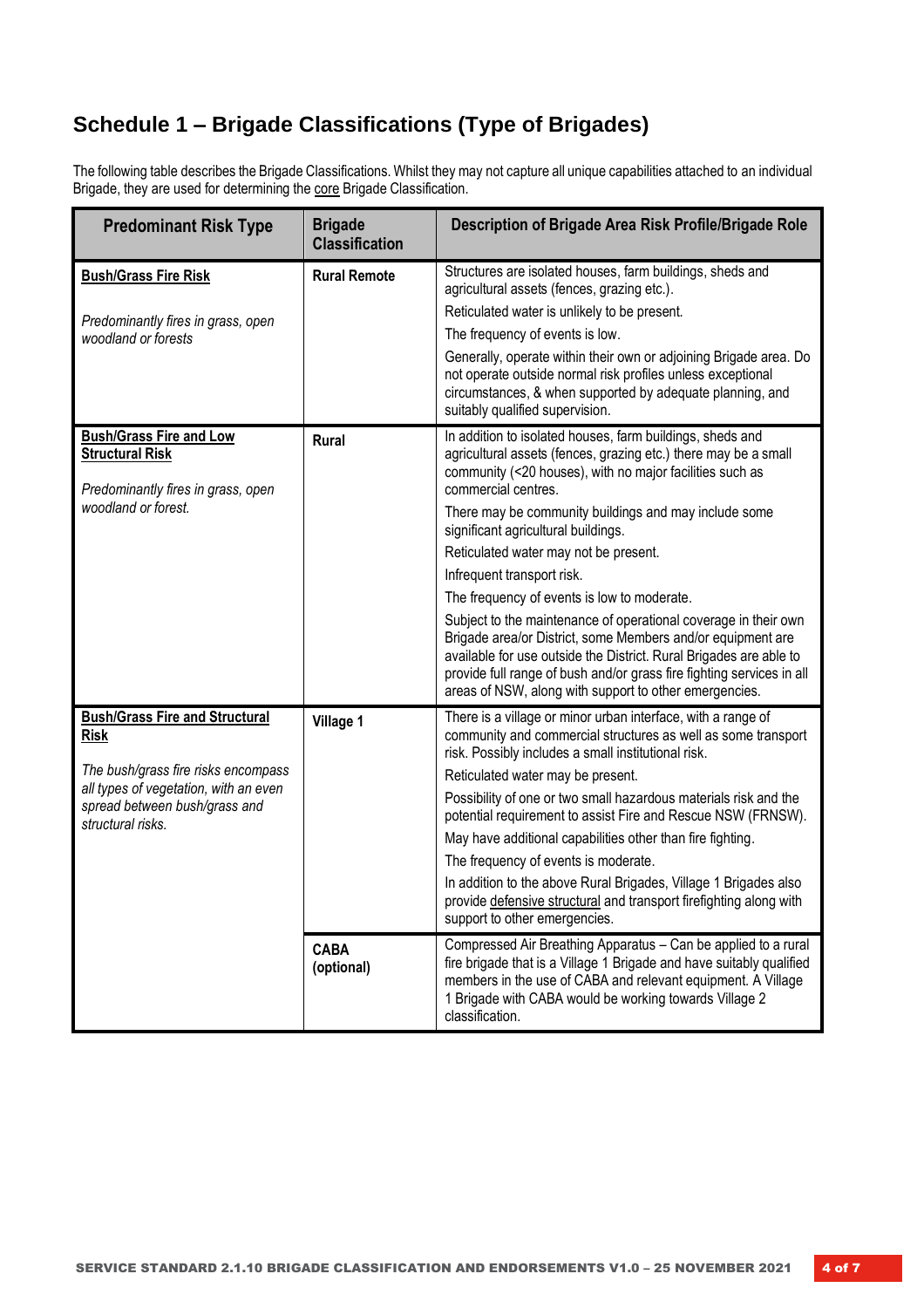| <b>Predominant Risk Type</b>                                                    | <b>Brigade</b><br><b>Classification</b> | Description of Brigade Area Risk Profile/Brigade Role                                                                                                                                                                                                 |
|---------------------------------------------------------------------------------|-----------------------------------------|-------------------------------------------------------------------------------------------------------------------------------------------------------------------------------------------------------------------------------------------------------|
| Structural and Bush/Grass Fire<br><b>Risk</b>                                   | Village 2<br><b>Includes CABA</b>       | Large village or small townships and larger interface areas, with<br>substantial commercial and institutional risks and likelihood of significant<br>road or rail transport risks.                                                                    |
| There is predominantly an urban                                                 |                                         | Reticulated water will probably be present.                                                                                                                                                                                                           |
| and/or interface structural risk and<br>also includes potential bush/grass fire |                                         | Some hazardous materials risk and an increased likelihood of the need<br>to assist Fire and Rescue (FRNSW).                                                                                                                                           |
| <i>impact.</i>                                                                  |                                         | May have additional capabilities other than fire fighting                                                                                                                                                                                             |
|                                                                                 |                                         | The frequency of events is moderate to high.                                                                                                                                                                                                          |
|                                                                                 |                                         | In addition to Village 1 Brigades, Village 2 Brigades are able to provide<br>offensive structural and transport fire fighting support within their own<br>and neighbouring Brigade areas, along with support to other<br>emergencies.                 |
|                                                                                 |                                         | Compressed Air Breathing Apparatus is a requirement for Village 2<br>Brigades.                                                                                                                                                                        |
| Other                                                                           | <b>OTHER Support</b>                    | Brigades that support NSW RFS activities and other emergencies and<br>may not include any fire fighter role, or a geographic area. May be a<br>District based Brigade that incorporates a single or multiple<br>endorsements as listed in Schedule 2. |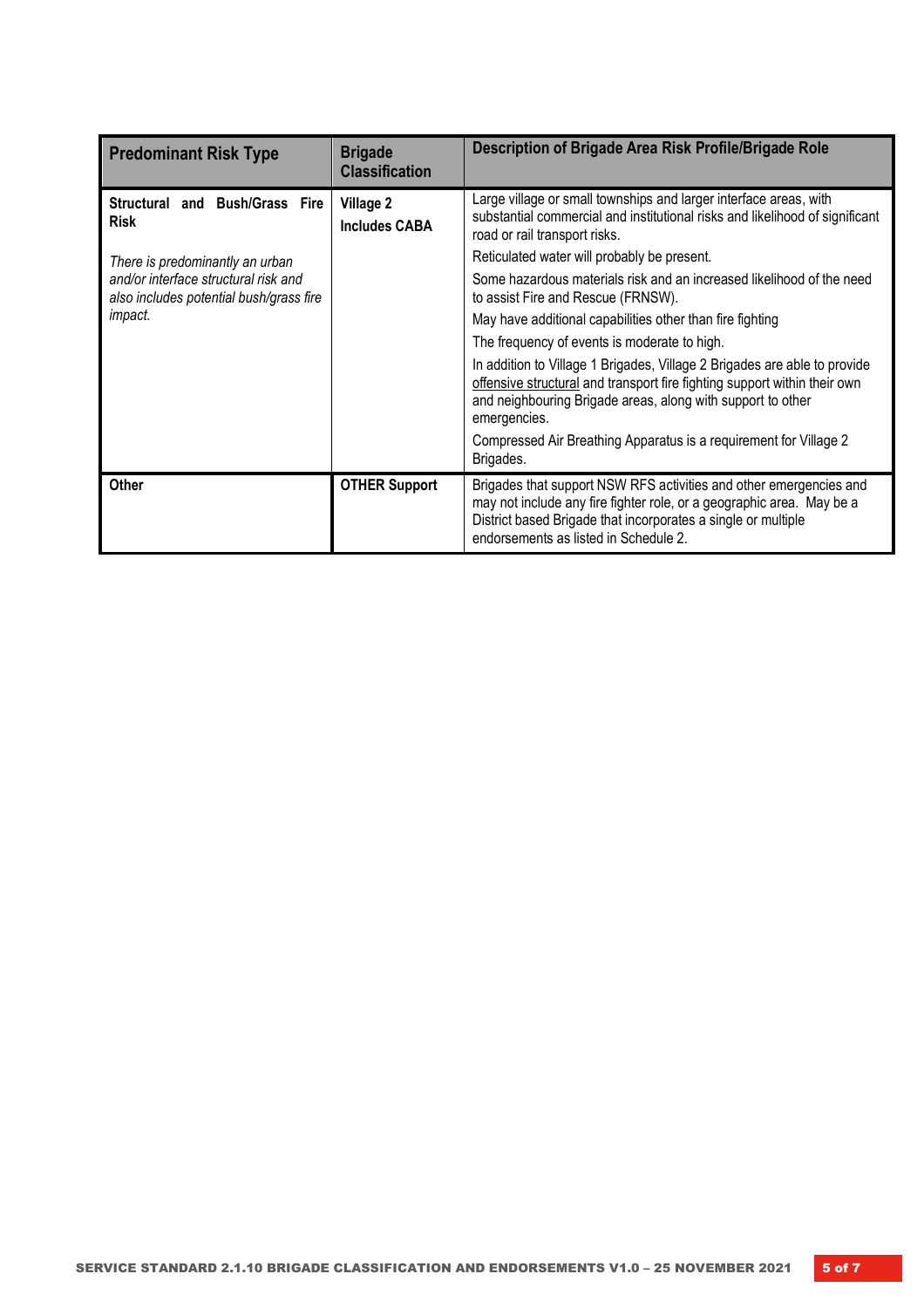### **Schedule 2 – Brigade Endorsements**

The following table describes Brigade Endorsements. Whilst they may not capture all unique capabilities attached to an activity, they are used for determining the core Brigade Endorsement in addition to the determined Brigade Classification.

| <b>Activity Type</b>               | <b>Brigade</b><br><b>Endorsement</b> | <b>Description</b>                                                                                                                                                                                                                                                                                            |
|------------------------------------|--------------------------------------|---------------------------------------------------------------------------------------------------------------------------------------------------------------------------------------------------------------------------------------------------------------------------------------------------------------|
| <b>Rescue Operations</b>           | <b>RCR</b>                           | Road Crash Rescue - Can be applied to a rural fire brigade that<br>has Road Crash Rescue (RCR) accreditation by the NSW State<br>Rescue Board and, obtained Authorised Rescue Brigade (ARB)<br>status in accordance with Service Standard 3.1.17                                                              |
|                                    | <b>GLR</b>                           | General Land Rescue - Can be applied to a rural fire brigade that<br>has General Land Rescue (GLR) accreditation by the NSW State<br>Rescue Board and, obtained Authorised Rescue Brigade (ARB)<br>status in accordance with Service Standard 3.1.17                                                          |
| <b>Medical Response</b>            | <b>CFR</b>                           | Community First Responder - Can be applied to a rural fire brigade<br>that has accreditation as a Community First Responder Unit by<br>NSW Ambulance.                                                                                                                                                         |
| <b>Marine Operations</b>           | <b>MAR</b>                           | Marine - Can be applied to a rural fire brigade that has one or more<br>marine vessels attached and suitably trained members to support<br>the vessels. May include trailer boats and vessels at mooring or<br>berth.                                                                                         |
| <b>Remote Area Operations</b>      | RAO(RAFT)                            | Remote Area - Can be applied to a rural fire brigade that has a<br>Remote Area Unit accreditation in accordance with Service<br>Standard 3.1.4. This may be a Brigade standalone function or<br>coupled with a Brigade with other functions                                                                   |
| <b>Communications</b>              | <b>COMMS</b>                         | Communications - Can be applied to a rural fire brigade that<br>provides a communications capability to a District, through<br>operating in or assisting in a Fire Control Communications Centre.                                                                                                             |
| <b>Catering/Welfare</b>            | CAT                                  | Catering - Can be applied to a rural fire brigade that has an ability<br>to provide catering or catering solutions in the field to support<br>operations or training. May not include the preparation food, but<br>may solely include the use contractors with the brigade providing<br>delivery and support. |
| Aviation                           | <b>AVI</b>                           | Aviation - Can be applied to rural fire brigade that has a specific<br>role in delivering aviation support functions and suitably trained<br>members such as ABO, ARO, may include AOB, AAS, ABM, AOM,<br>AOF. This may be a Brigade standalone function or coupled with a<br>Brigade with other functions    |
| <b>Trail Bike Operations</b>       | <b>TBO</b>                           | Trail Bike Operations - Can be applied to a rural fire brigade that<br>has approved trail bikes and suitably qualified members in their<br>operation as per Operational Protocol 1.4.7.                                                                                                                       |
| Logistics                          | <b>LOGS</b>                          | Logistics - Can be applied to a rural fire brigade that supports the<br>role of logistics, the transport of equipment and personnel. The<br>brigade may have buses, tilt-tray, flat bed or prime mover, trailer<br>combination vehicles.                                                                      |
| <b>Community Safety/Engagement</b> | <b>COMSAF</b>                        | Community Safety/Engagement - Can be applied to a rural fire<br>brigade that predominantly undertake roles in providing community<br>education and safety information.                                                                                                                                        |

Example: Ashburg RFB [RCR,CFR] Village 1